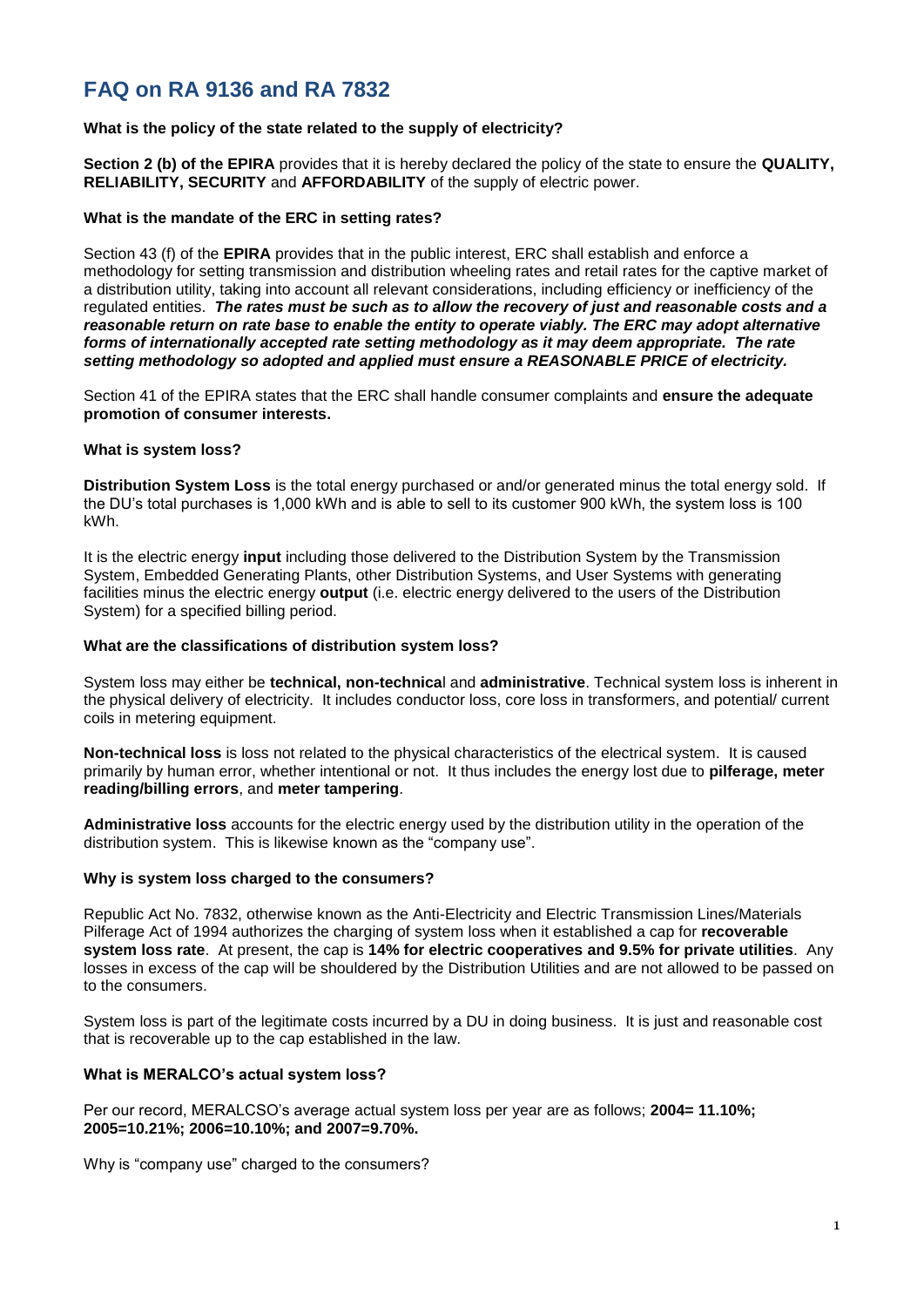The so called "company use" came into the picture when the Implementing Rules and Regulations of R.A. 7832 prescribed a formula for computing the recoverable generation charge to consumers with the **actual system loss but not to exceed the maximum recoverable rate of system loss in kWh plus actual company use but not to exceed 1% of total kWh purchased and generated**, as a component.

Anyone engaged in any business will eventually make use of electricity. Whatever expenses it incurs for its use of electricity is considered an operating cost, which it takes into account in pricing its goods in order to recover such cost. If DUs were not allowed to recover company use as part of system loss, their cost of using electricity will just have to be included in the computation of their revenue requirement, which in turn would just result to an increase in their distribution charges.

## **Why should "company use" be part of system loss?**

With company use being recovered as part of system loss, there is more transparency. Also, the DUs are limited to recover only their actual consumption or up to the 1% cap. If the cost of company use is embedded in the distribution charge as an operating expense, and assuming the DU is able to bring down its company use, it is able to recover more than its actual cost. If it will be part of operating expense, thus, also of a DUs revenue requirement, the same would result to higher rates for the consumers.

Finally, as pat of system loss, company use is priced only based on generation charge unlike if it were to be paid by the DU and recovered as an operating expense in which case it is priced based on the retail rate, which is higher.

## **What is GRAM?**

**GRAM** stands for Generation Rate Adjustment Mechanism. It is a mechanism designed by the Commission to reflect changes in the volatile components of the generation charge in the rates of the consumers. More specifically, it addresses changes in the *fuel and purchased power cost of NPC*. Fuel includes bunker, diesel and coal. Thus, changes in the prices of these would be reflected as an adjustment through the GRAM.

## **What is ICERA?**

**ICERA** stands for Incremental Currency Exchange Rate Adjustment. It is a mechanism designed by the Commission to reflect the fluctuations in the currency exchange rate as it affects foreign currency denominated components of the rates to the consumers. Particularly, ICERA addresses the foreign debt service component and foreign currency denominated Operations and Maintenance expense of **NPC and Distribution Utilities**.

## **What is AGRA?**

**AGRA** stands for Automatic Generation Rate Adjustment. It is a mechanism designed by the Commission to reflect changes in the volatile components of the generation charge in the rates of the consumers. More specifically, it addresses changes in the *fuel and purchased power cost of distribution utilities.*

The recoverable generation cost is computed by **summing up the generation charges from all DU suppliers (NPC and IPPs) minus any discounts** (prompt payment) that the DU gets from its suppliers **divided by the total kilowatt-hours purchases**. **What is TOU?**

**The Time of Use (TOU)** is a pricing scheme that approximates the true cost of producing electricity at different times of the day. It takes into consideration that as demand increases during the day, the cost of producing electricity also increases. At present, the NPC-TOU is designed to reflect true cost of producing electricity during peak and off peak hours and during wet and dry seasons.

#### **What are the benefits of TOU?**

The benefits of the TOU rates is two-fold. First, its implementation is consistent with the demand side management program that promotes efficient utilization of NPC's existing and cheaper capacities. Second, it will redound to savings on the part of customers that are able to shift load from peak to off peak periods.

#### **What is an IPP?**